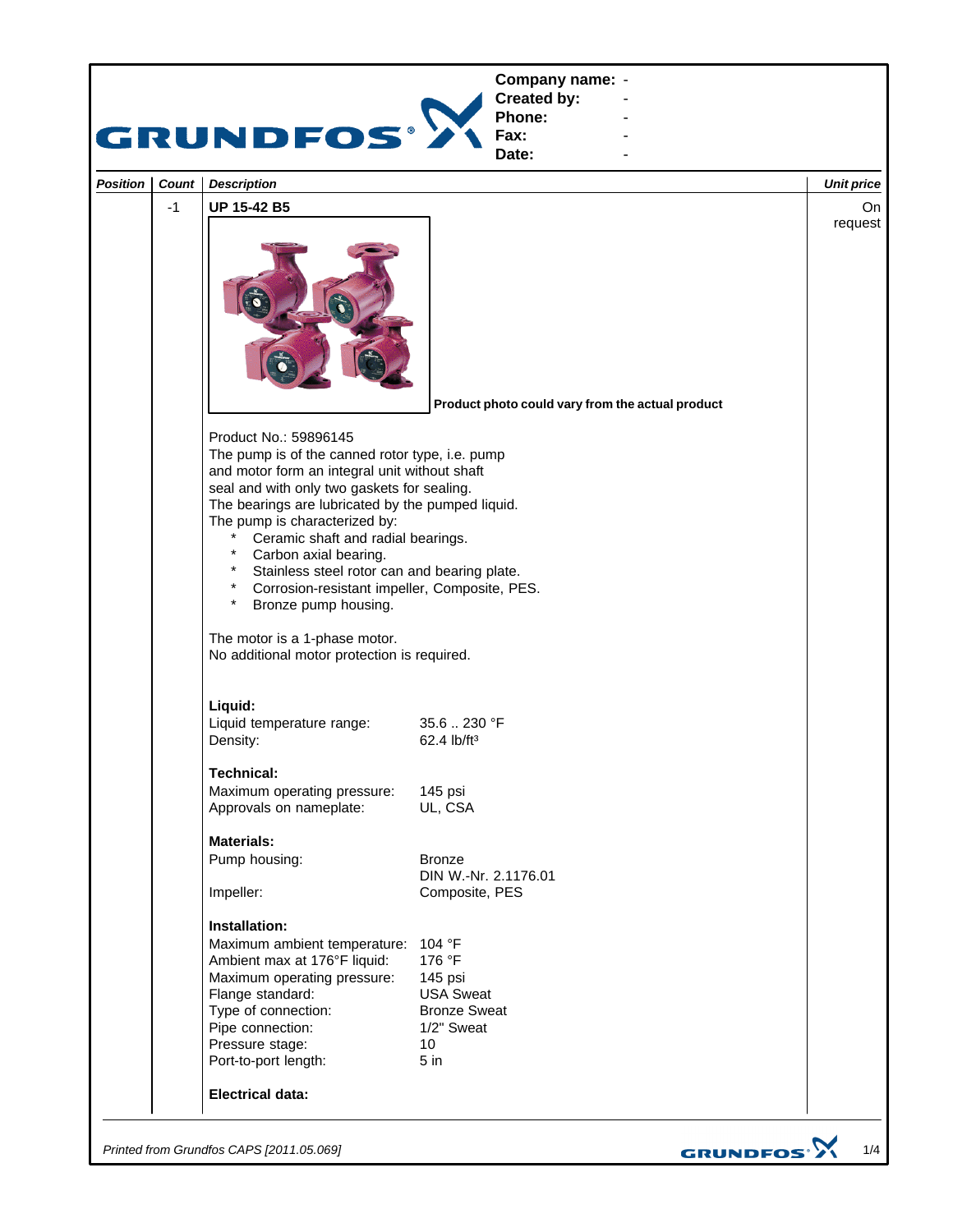|                       | GRUNDFOS®                                                                                                                                                                     | Company name: -<br>Created by:<br>$\blacksquare$<br>Phone:<br>$\blacksquare$<br>Fax:<br>Date:<br>$\blacksquare$ |                   |
|-----------------------|-------------------------------------------------------------------------------------------------------------------------------------------------------------------------------|-----------------------------------------------------------------------------------------------------------------|-------------------|
| Position<br>Count $ $ | <b>Description</b>                                                                                                                                                            |                                                                                                                 | <b>Unit price</b> |
|                       | Number of poles:<br>Max. power input:<br>Rated power - P2:<br>Main frequency:<br>Rated voltage:<br>Current in speed 3:<br>Capacitor size - run:<br>Insulation class (IEC 85): | $\overline{2}$<br>85 W<br>$0.04$ HP<br>60 Hz<br>1 x 115 V<br>0.74A<br>10 µF/180 V<br>$\mathsf F$                |                   |
|                       | Others:<br>Gross weight:                                                                                                                                                      | 6 lb                                                                                                            |                   |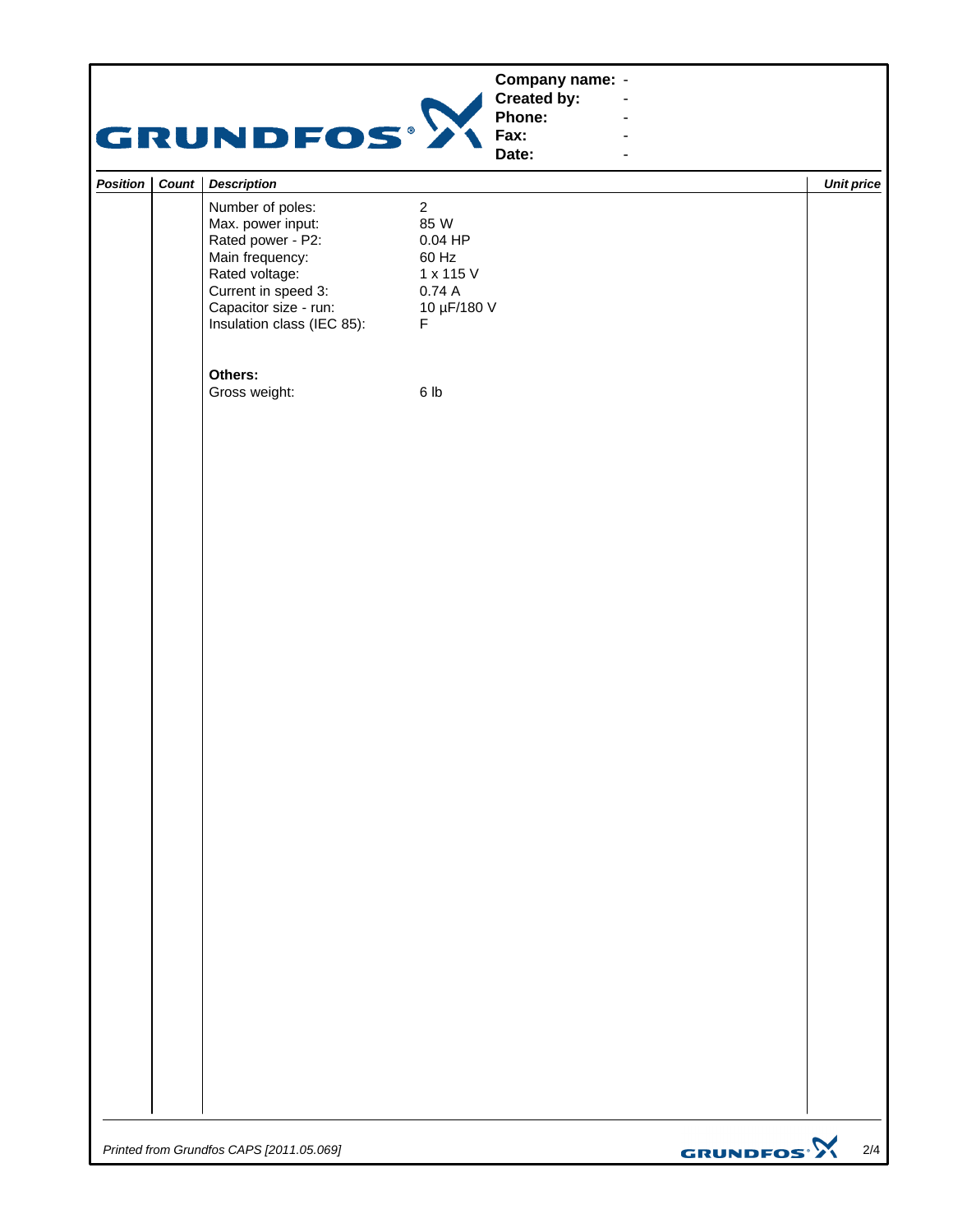| <b>Description</b><br>Value<br>н<br>UP 15-42 B5, 60 Hz<br>(f <sup>t</sup> )<br>Product name:<br>UP 15-42 B5<br>Density = $62.4$ lb/ft <sup>3</sup><br>Product Number:<br>59896145<br>12<br>EAN number:<br>5700391412462<br>10<br>Technical:<br>8<br>Speed Number:<br>$\mathbf{1}$<br>Max flow:<br>17.2 US gpm<br>6<br>Head max:<br>$15.1$ ft<br>Maximum operating pressure<br>145 psi<br>4<br>Approvals on nameplate:<br>UL, CSA<br>$\boldsymbol{2}$<br>Materials:<br>0 <sup>1</sup><br>$\overline{c}$<br>3<br>$\overline{\mathbf{4}}$<br>5<br>9 Q(US gpm)<br>Pump housing:<br>$\mathbf{1}$<br>6<br>$\overline{7}$<br>8<br><b>Bronze</b><br>Ō<br>DIN W.-Nr. 2.1176.01<br>P <sub>2</sub><br>Impeller:<br>Composite, PES<br>(HP)<br>0.03<br>Installation:<br>0.02<br>Maximum ambient temperature:<br>104 °F<br>0.01<br>176 °F<br>Ambient max at 176°F liquid<br>$\Omega$<br>Maximum operating pressure<br>145 psi |  |
|-----------------------------------------------------------------------------------------------------------------------------------------------------------------------------------------------------------------------------------------------------------------------------------------------------------------------------------------------------------------------------------------------------------------------------------------------------------------------------------------------------------------------------------------------------------------------------------------------------------------------------------------------------------------------------------------------------------------------------------------------------------------------------------------------------------------------------------------------------------------------------------------------------------------|--|
|                                                                                                                                                                                                                                                                                                                                                                                                                                                                                                                                                                                                                                                                                                                                                                                                                                                                                                                 |  |
|                                                                                                                                                                                                                                                                                                                                                                                                                                                                                                                                                                                                                                                                                                                                                                                                                                                                                                                 |  |
|                                                                                                                                                                                                                                                                                                                                                                                                                                                                                                                                                                                                                                                                                                                                                                                                                                                                                                                 |  |
|                                                                                                                                                                                                                                                                                                                                                                                                                                                                                                                                                                                                                                                                                                                                                                                                                                                                                                                 |  |
|                                                                                                                                                                                                                                                                                                                                                                                                                                                                                                                                                                                                                                                                                                                                                                                                                                                                                                                 |  |
|                                                                                                                                                                                                                                                                                                                                                                                                                                                                                                                                                                                                                                                                                                                                                                                                                                                                                                                 |  |
|                                                                                                                                                                                                                                                                                                                                                                                                                                                                                                                                                                                                                                                                                                                                                                                                                                                                                                                 |  |
|                                                                                                                                                                                                                                                                                                                                                                                                                                                                                                                                                                                                                                                                                                                                                                                                                                                                                                                 |  |
|                                                                                                                                                                                                                                                                                                                                                                                                                                                                                                                                                                                                                                                                                                                                                                                                                                                                                                                 |  |
|                                                                                                                                                                                                                                                                                                                                                                                                                                                                                                                                                                                                                                                                                                                                                                                                                                                                                                                 |  |
|                                                                                                                                                                                                                                                                                                                                                                                                                                                                                                                                                                                                                                                                                                                                                                                                                                                                                                                 |  |
|                                                                                                                                                                                                                                                                                                                                                                                                                                                                                                                                                                                                                                                                                                                                                                                                                                                                                                                 |  |
|                                                                                                                                                                                                                                                                                                                                                                                                                                                                                                                                                                                                                                                                                                                                                                                                                                                                                                                 |  |
|                                                                                                                                                                                                                                                                                                                                                                                                                                                                                                                                                                                                                                                                                                                                                                                                                                                                                                                 |  |
|                                                                                                                                                                                                                                                                                                                                                                                                                                                                                                                                                                                                                                                                                                                                                                                                                                                                                                                 |  |
|                                                                                                                                                                                                                                                                                                                                                                                                                                                                                                                                                                                                                                                                                                                                                                                                                                                                                                                 |  |
|                                                                                                                                                                                                                                                                                                                                                                                                                                                                                                                                                                                                                                                                                                                                                                                                                                                                                                                 |  |
|                                                                                                                                                                                                                                                                                                                                                                                                                                                                                                                                                                                                                                                                                                                                                                                                                                                                                                                 |  |
|                                                                                                                                                                                                                                                                                                                                                                                                                                                                                                                                                                                                                                                                                                                                                                                                                                                                                                                 |  |
| Flange standard:<br><b>USA Sweat</b>                                                                                                                                                                                                                                                                                                                                                                                                                                                                                                                                                                                                                                                                                                                                                                                                                                                                            |  |
| Type of connection:<br><b>Bronze Sweat</b>                                                                                                                                                                                                                                                                                                                                                                                                                                                                                                                                                                                                                                                                                                                                                                                                                                                                      |  |
| Pipe connection:<br>1/2" Sweat                                                                                                                                                                                                                                                                                                                                                                                                                                                                                                                                                                                                                                                                                                                                                                                                                                                                                  |  |
| 4 11/16"<br>Pressure stage:<br>10                                                                                                                                                                                                                                                                                                                                                                                                                                                                                                                                                                                                                                                                                                                                                                                                                                                                               |  |
| 4"<br>Port-to-port length:<br>5 <sub>in</sub>                                                                                                                                                                                                                                                                                                                                                                                                                                                                                                                                                                                                                                                                                                                                                                                                                                                                   |  |
|                                                                                                                                                                                                                                                                                                                                                                                                                                                                                                                                                                                                                                                                                                                                                                                                                                                                                                                 |  |
| Liquid:                                                                                                                                                                                                                                                                                                                                                                                                                                                                                                                                                                                                                                                                                                                                                                                                                                                                                                         |  |
| Liquid temperature range<br>35.6  230 °F                                                                                                                                                                                                                                                                                                                                                                                                                                                                                                                                                                                                                                                                                                                                                                                                                                                                        |  |
| Density:<br>62.4 lb/ft <sup>3</sup><br>້ທ                                                                                                                                                                                                                                                                                                                                                                                                                                                                                                                                                                                                                                                                                                                                                                                                                                                                       |  |
| Electrical data:                                                                                                                                                                                                                                                                                                                                                                                                                                                                                                                                                                                                                                                                                                                                                                                                                                                                                                |  |
| $\overline{2}$<br>Number of poles:                                                                                                                                                                                                                                                                                                                                                                                                                                                                                                                                                                                                                                                                                                                                                                                                                                                                              |  |
| 85 W<br>Max. power input:                                                                                                                                                                                                                                                                                                                                                                                                                                                                                                                                                                                                                                                                                                                                                                                                                                                                                       |  |
| Rated power - P2:<br>$0.04$ HP                                                                                                                                                                                                                                                                                                                                                                                                                                                                                                                                                                                                                                                                                                                                                                                                                                                                                  |  |
| 31/4"<br>Main frequency:<br>60 Hz                                                                                                                                                                                                                                                                                                                                                                                                                                                                                                                                                                                                                                                                                                                                                                                                                                                                               |  |
| Rated voltage:<br>1 x 115 V                                                                                                                                                                                                                                                                                                                                                                                                                                                                                                                                                                                                                                                                                                                                                                                                                                                                                     |  |
| $31/2$ "<br>Current in speed 3<br>0.74A                                                                                                                                                                                                                                                                                                                                                                                                                                                                                                                                                                                                                                                                                                                                                                                                                                                                         |  |
| m<br>Capacitor size - run<br>10 µF/180 V                                                                                                                                                                                                                                                                                                                                                                                                                                                                                                                                                                                                                                                                                                                                                                                                                                                                        |  |
| <u>, y y</u><br>Insulation class (IEC 85):<br>F                                                                                                                                                                                                                                                                                                                                                                                                                                                                                                                                                                                                                                                                                                                                                                                                                                                                 |  |
| CONTACT<br>Motor protection:                                                                                                                                                                                                                                                                                                                                                                                                                                                                                                                                                                                                                                                                                                                                                                                                                                                                                    |  |
| Thermal protec:<br>internal                                                                                                                                                                                                                                                                                                                                                                                                                                                                                                                                                                                                                                                                                                                                                                                                                                                                                     |  |
|                                                                                                                                                                                                                                                                                                                                                                                                                                                                                                                                                                                                                                                                                                                                                                                                                                                                                                                 |  |
| Controls:                                                                                                                                                                                                                                                                                                                                                                                                                                                                                                                                                                                                                                                                                                                                                                                                                                                                                                       |  |
| Pos term box:<br>9H                                                                                                                                                                                                                                                                                                                                                                                                                                                                                                                                                                                                                                                                                                                                                                                                                                                                                             |  |
|                                                                                                                                                                                                                                                                                                                                                                                                                                                                                                                                                                                                                                                                                                                                                                                                                                                                                                                 |  |
| Others:                                                                                                                                                                                                                                                                                                                                                                                                                                                                                                                                                                                                                                                                                                                                                                                                                                                                                                         |  |
| Gross weight:<br>6 lb                                                                                                                                                                                                                                                                                                                                                                                                                                                                                                                                                                                                                                                                                                                                                                                                                                                                                           |  |